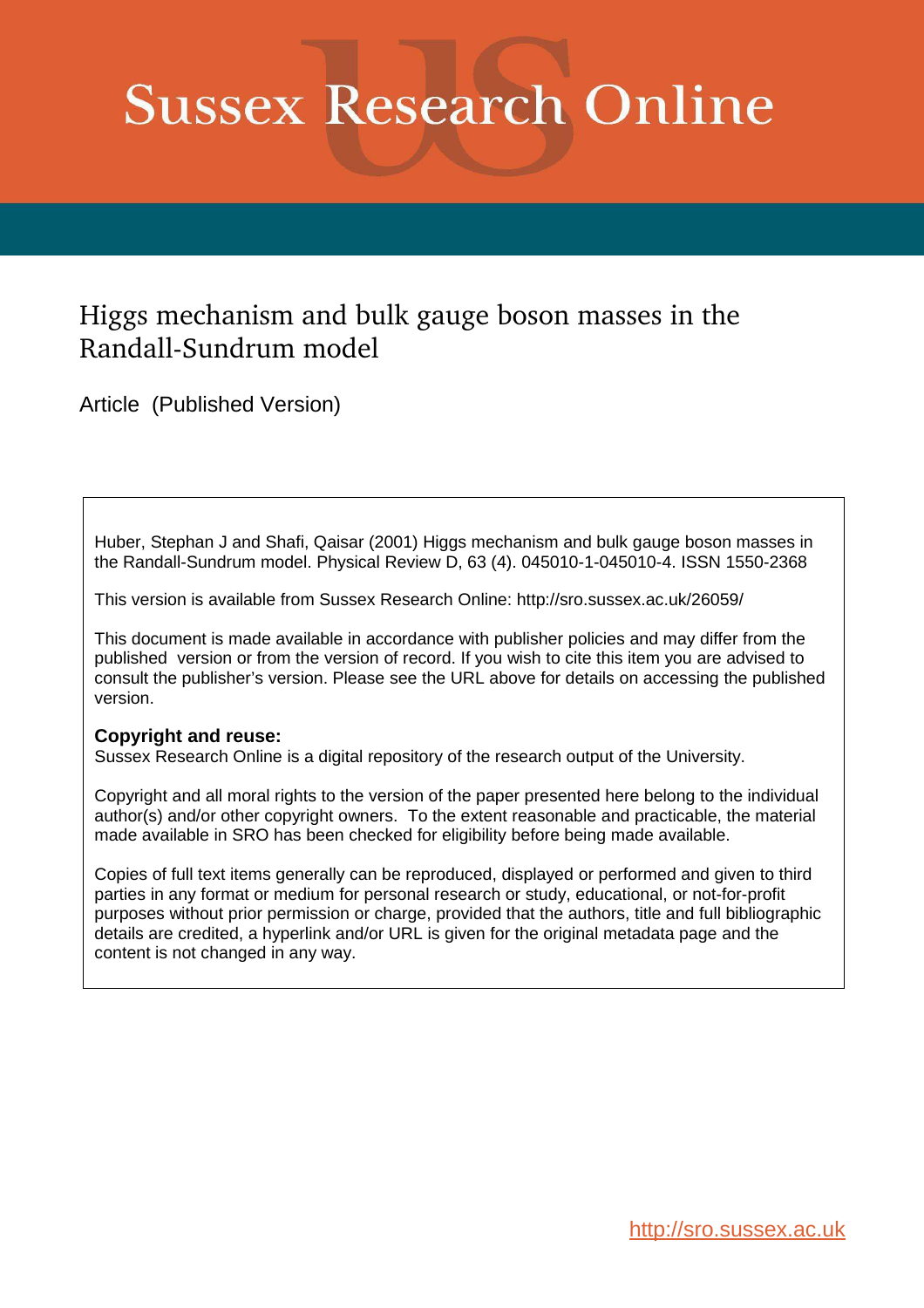## **Higgs mechanism and bulk gauge boson masses in the Randall-Sundrum model**

Stephan J. Huber and Qaisar Shafi

*Bartol Research Institute, University of Delaware, Newark, Delaware 19716* (Received 31 May 2000; published 24 January 2001)

Assuming the breaking of gauge symmetries by the Higgs mechanism, we consider the associated bulk gauge boson masses in the Randall-Sundrum background. With the Higgs field confined on the TeV-brane, the *W* and *Z* boson masses are naturally an order of magnitude smaller than their Kaluza-Klein excitation masses. The electroweak precision data require the lowest excited state to lie above about 30 TeV, with fermions on the TeV-brane. This bound is reduced to about 10 TeV if the fermions reside sufficiently close to the Planck-brane. Thus, some tuning of parameters is needed. We also discuss the bulk Higgs case, where the bounds are an order of magnitude smaller.

DOI: 10.1103/PhysRevD.63.045010 PACS number(s): 11.10.Kk, 04.50.+h, 11.15.Ex

It has recently been realized that the large hierarchy between the Planck scale and the electroweak scale could be related to the presence of extra dimensions  $[1]$ . An interesting realization of this concept is the Randall-Sundrum model [2]. It relies on the 5-dimensional non-factorizable geometry

$$
ds^{2} = e^{-2\sigma(y)} \eta_{\mu\nu} dx^{\mu} dx^{\nu} + dy^{2}, \qquad (1)
$$

where  $\sigma(y) = k|y|$ . The 4-dimensional metric is  $\eta_{\mu\nu} = \text{diag}$  $(-1,1,1,1)$ , *k* is the AdS curvature, and *y* denotes the fifth dimension. This metric results from a suitable adjustment of the bulk cosmological constant and the tensions of the two 3-branes which reside at the  $S_1/Z_2$  orbifold fixed points *y*  $=0, y = \pi R$ . Because of the exponential ("warp") factor, the effective mass scale on the brane located at  $y = \pi R$  is  $M_P e^{-\pi kR}$ . If  $kR \sim 11$  this scale will be  $\mathcal{O}(TeV)$ , and the brane is referred to as the ''TeV-brane.'' Hence the model can generate an exponential hierarchy of scales from a small extra dimension.

In the setting of Ref.  $[2]$  only gravity propagates in the 5d bulk, while the standard model (SM) fields are confined to the TeV-brane. However, since a microscopic derivation is still missing, it is interesting to study other possibilities. Bulk scalar fields were first discussed in Ref. [3]. The consequences of SM gauge bosons in the bulk were studied in Refs.  $[4,5]$ . In Ref.  $[6]$  the behavior of fermions in the bulk was investigated, and in Ref.  $[7]$  the complete SM was put in the bulk. Finally, bulk supersymmetry was considered in Ref.  $\lceil 8 \rceil$ .

Bulk gauge fields are necessary if the SM fermions live in the bulk. By localizing the fermions at different positions in the fifth dimension it seems possible to address the questions of fermion mass hierarchy, non-renormalizable operators and proton decay  $[9,10,8]$ . New possibilities for baryogenesis may open up if the fermion separation is reduced by thermal correction in the hot early universe  $|11|$ .

Bulk vector bosons with bulk masses have been considered to some extent in Refs.  $[5,7]$ . It was found that the ''zero'' mode acquires a mass comparable to the mass of the "first" Kaluza-Klein (KK) excitation, unless the bulk gauge boson mass is extremely fine-tuned  $[7]$ . Since gauge boson KK excitations should have masses in the TeV range  $[4,5]$ , the *W*-boson mass could only be generated by reintroducing the original hierarchy problem. This suggests  $[7]$  that the Higgs boson should be confined to the TeV-brane, i.e. The gauge boson mass arises from the boundary.

In this paper we will investigate this scenario in more detail. We will study the properties of bulk gauge bosons which are related to broken gauge symmetries, i.e. bulk *W* and *Z* bosons. We will show that in the case of a TeV-brane Higgs field, the *W* and *Z* boson masses are naturally an order of magnitude smaller than the mass of their first KK excitations. We will demonstrate that the *W* and *Z* boson mass ratio and  $\sin^2\theta_W$  can be successfully reproduced by a moderate tuning of the brane mass parameter. We also discuss constraints from universality of the coupling of the gauge bosons to fermions. In the phenomenologically viable parameter range we recover the 4D relationship between gauge and Higgs boson masses. Contraints arising in the bulk Higgs case are also briefly discussed.

Let us consider the following equation of motion for a U(1) gauge boson  $A_N$  of 5-dimensional mass  $M$ :

$$
\frac{1}{\sqrt{-g}} \partial_M (\sqrt{-g} g^{MN} g^{RS} F_{NS}) - M^2 g^{RS} A_S = 0, \tag{2}
$$

where  $g_{MN}$  denotes the 5-dimensional metric. In general, M arises from some Higgs mechanism and consists of bulk and boundary contributions

$$
M2(y) = b2k2 + a2k \delta(y - \pi R) + \tilde{a}2k \delta(y),
$$
 (3)

depending on whether the Higgs fields live in the bulk and/or on the branes. The gauge boson masses can be expressed in terms of the parameters of the Higgs potential. For the TeVbrane Higgs field, for instance, we have

$$
a^2 = \frac{g_5^2 \mu^2}{2\lambda k} = \frac{g_5^2}{2k} v^2,
$$
 (4)

where  $\mu$  denotes the Higgs boson mass parameter and  $\lambda$  the quartic coupling, both understood as 4D quantities, and  $g_5$  is the 5D gauge coupling.  $v = \mu/\sqrt{\lambda}$  is the VEV of the Higgs field.

Using the metric  $(1)$  and decomposing the 5D field as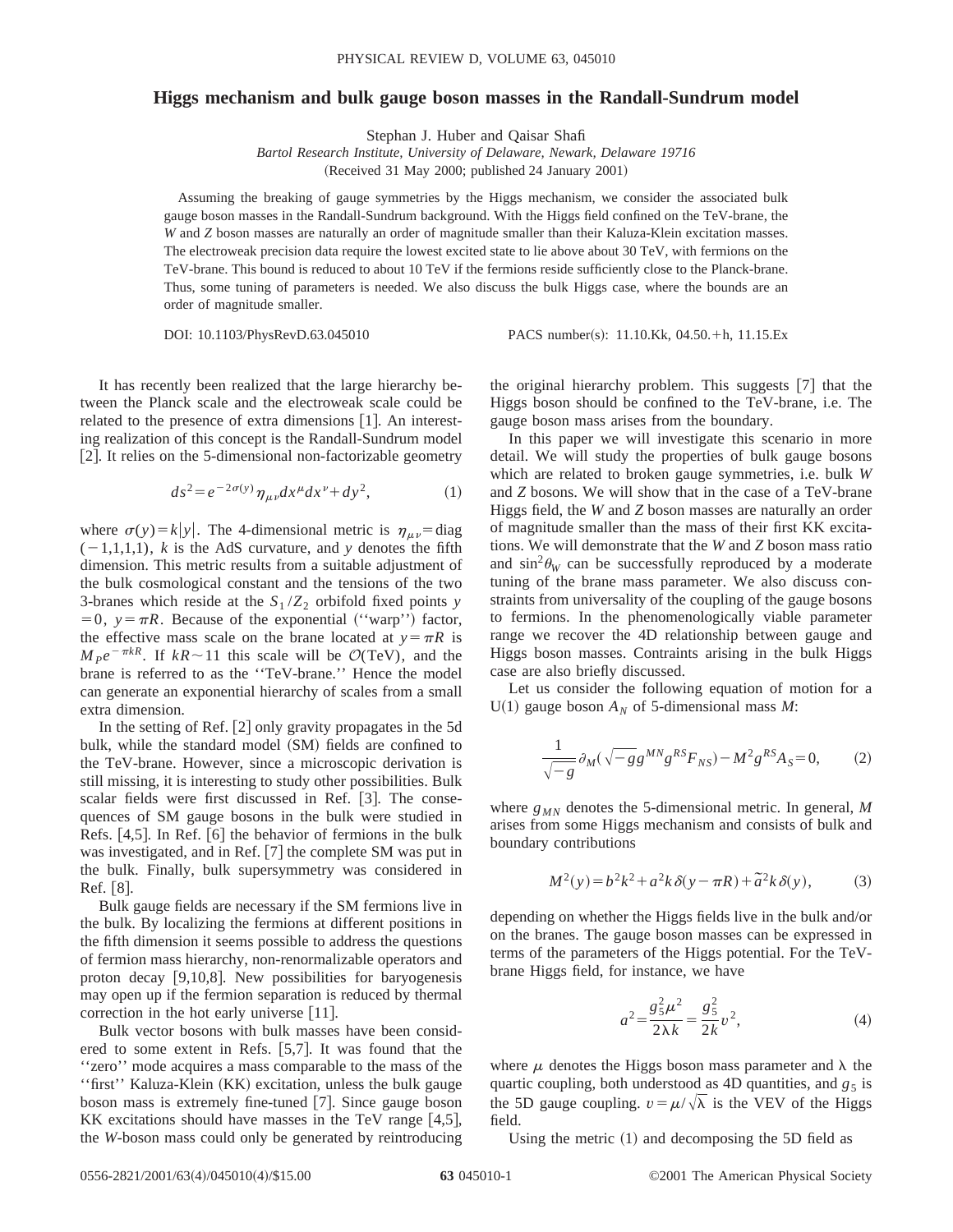$$
A_{\mu}(x^{\mu}, y) = \frac{1}{\sqrt{2\pi R}} \sum_{n} A_{\mu}^{(n)}(x^{\mu}) f_{n}(y),
$$
 (5)

one obtains  $[4,5]$ 

$$
(-\partial_y^2 + 2\sigma'\partial_y + M^2)f_n = e^{2\sigma}m_n^2f_n,\tag{6}
$$

where  $m<sub>n</sub>$  are the masses of the Kaluza-Klein excitations  $A_{\mu}^{(n)}$ , and  $\sigma' = \partial_y \sigma$ . (We work in the gauge  $A_5 = 0$  and  $\partial_\mu A^\mu = 0.$ )

Requiring the gauge boson wave function to be even under the  $Z_2$  orbifold transformation,  $f_n(-y) = f_n(y)$ , one finds  $\begin{bmatrix} 5 \end{bmatrix}$ 

$$
f_n = -\frac{e^{\sigma}}{N_n} \bigg[ J_\alpha \bigg( \frac{m_n}{k} e^{\sigma} \bigg) + \beta_\alpha (m_n) Y_\alpha \bigg( \frac{m_n}{k} e^{\sigma} \bigg) \bigg],\tag{7}
$$

where the order of the Bessel functions is  $\alpha = \sqrt{1+b^2}$ . The coefficients  $\beta_\alpha$  obey

$$
\beta_{\alpha}(x_n, \tilde{a}^2) = -\frac{\left(-\frac{\tilde{a}^2}{2} + 1 - \alpha\right)J_{\alpha}(x_n) + x_n J_{\alpha-1}(x_n)}{\left(-\frac{\tilde{a}^2}{2} + 1 - \alpha\right)Y_{\alpha}(x_n) + x_n Y_{\alpha-1}(x_n)},
$$
\n(8)

$$
\beta_{\alpha}(x_n, \tilde{a}^2) = \beta_{\alpha}(\Omega x_n, -a^2),\tag{9}
$$

where we defined the warp factor  $\Omega = e^{\pi kR}$ , and  $x_n$  $=m_n/k$ . Note that for non-vanishing boundary mass terms the derivative of  $f_n$  becomes discontinuous on the boundaries. The normalization constants  $N<sub>n</sub>$  are defined such that  $(1/\pi R)\int_0^{\pi R} dy f_n^2 = 1.$ 

An analogous discussion also holds in the non-Abelian case.

Equations  $(8)$ ,  $(9)$  encode the masses of the different KK states. In the limit  $m_n \le k$  and  $m_n \Omega \ge k$ , one finds [8]

$$
m_n \approx \left(n + \frac{\alpha}{2} - \frac{3}{4}\right) \pi k \Omega^{-1}.
$$
 (10)

In this regime the masses of the excited KK states are independent of the boundary mass terms. The bulk mass term enters via  $\alpha$ , but its contribution is also suppressed by the warp factor. This is because the excited states are localized at the TeV-brane as a result of the exponential in their wave functions. If the SM fermions live on the TeV-brane, it was found that the masses of the gauge boson KK states should be in the multi TeV range in order to be in agreement with the electroweak precision date  $[4]$ . In the case of bulk fermions the corresponding constraints becoming weaker  $[7,8]$ , reducing to  $m_1$ >0.5 TeV for fermions on the Planck-brane  $\lfloor 5 \rfloor$ .

Let us now consider  $m_0$ , the mass of the lowest lying state. In the case with neither bulk nor boundary mass term, one finds  $m_0=0$ , and the corresponding (zero mode) wave function is not localized in the extra dimension,  $f_0(y) \equiv 1$ . If a bulk or boundary mass term is added, the ''zero'' mode picks up a mass, and its wave function displays a y-dependence.

In the case of a bulk mass term  $b \sim 1$ , one finds  $m_0$  $\sim \pi k \Omega^{-1}$ , i.e. approximately of the same value as the first excited state in the massless case  $[7]$ . Although the bulk mass term is of order  $M_p$ , the gauge boson mass does not become Planck-sized, because  $f_0$  is localized at the TeVbrane, where the effective mass scale is small. At first sight this seems encouraging, but it was also shown in Ref.  $[7]$  that extreme fine tuning  $b \sim \Omega^{-1}$  is necessary in order to bring down the *W*-boson mass, i.e.  $m_0$ , from its natural TeV size range to the experimental value. One therefore would have to start with a weak scale bulk mass term, which is nothing but the original fine tuning problem. These results follow from expanding Eqs. (8), (9) in the regime  $x_n \le 1$  and  $x_n \Omega \le 1$ . Along the same lines we find that a gauge boson mass term at the Planck-brane has the same implications,

$$
x_0^2 \approx \frac{\tilde{a}^2}{2\ln\Omega} = \frac{\tilde{a}^2}{2\pi kR}.
$$
 (11)

Since their is no warp factor suppression, only for  $\tilde{a} \sim \Omega^{-1}$  is a *W*-mass below the Kaluza-Klein scale possible.

If the Higgs field is on the TeV-brane however, we arrive at a different conclusion. Expanding Eqs.  $(8)$ ,  $(9)$  for  $x_0 \le 1$ and  $\Omega x_0 \ll 1$  we find

$$
\Omega^2 x_0^2 \approx \frac{a^2}{2\ln\Omega} \frac{1}{1 - \frac{a^2}{4\ln\Omega} \left(\gamma + \ln\frac{x_0}{2}\right)},\tag{12}
$$

where  $\gamma \approx 0.5772$ , which reduces to

$$
\Omega^2 x_0^2 \approx \frac{a^2}{2\ln\Omega} = \frac{a^2}{2\pi kR}, \quad a \ll 1
$$
 (13)

$$
\Omega^2 x_0^2 \approx \frac{2}{\ln \Omega} = \frac{2}{\pi kR}, \quad a \gg 1.
$$
 (14)

Similar to the case of a bulk or Planck-brane mass term, we find a linear relationship between  $a$  and  $x_0$  for small values of *a*. But in contrast to the former, this behavior remains valid up to  $a \le 1$ , because of the appearance of the warp factor. For  $a \ge 1$ ,  $x_0$  saturates at a value typically an order of magnitude smaller than  $x_1$ , which corresponds to the mass of the first excited state. This demonstrates that a Higgs boson at the TeV-brane can, in principle, explain weak gauge boson masses of order 100 GeV, while keeping the KK states in the TeV range  $[12]$ . The saturation results from the drop of the wave function near the TeV-brane for large *a* which diminishes the overlap with the brane mass term.

In Fig. 1 we show  $\Omega x_0$  as a function of *a* for  $\Omega = 10^{14}$ , i.e.  $kR = 10.26$ . For  $a \ge 1$  we obtain  $\Omega x_0 \sim 0.24$ . [In the evaluation we numerically solved Eqs.  $(8)$ ,  $(9)$ , but Eq.  $(12)$  would also reproduce the results at a percent accuracy level.] The mass of the first excited KK state depends very weakly on *a*. In our example we find it rises from  $\Omega x_1(a=0) = 2.45$  [4,5]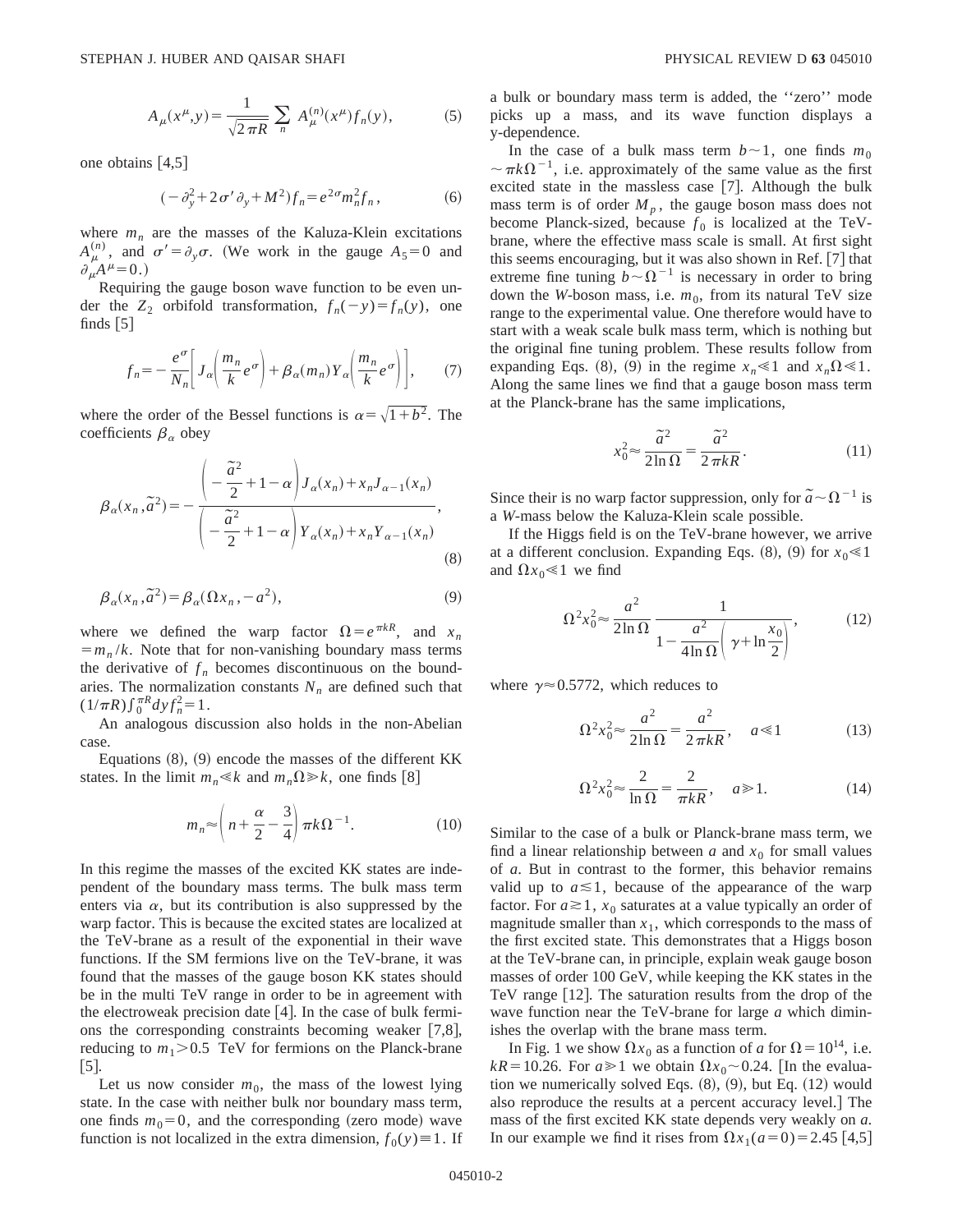

FIG. 1.  $\Omega x_0$  versus *a* for a warp factor  $\Omega = 10^{14}$ .

to  $\Omega x_1(\infty) = 3.88$ . In Fig. 2 we display the resulting ratio between the mass of the ground state and the first excited state. For small enough *a* we find  $x_1/x_0 \equiv m_1/m_0 \propto 1/a$ , while for large *a* the ratio approaches  $x_1/x \sim 15.4$ . For different values of  $\Omega$  the results hardly change since the warp factor only enters logarithmically in Eqs.  $(13)$ ,  $(14)$ .

Since the ground state mass scale, i.e. The W and Z boson masses, is experimentally known to be  $\sim$  100 GeV, we conclude that in the brane Higgs scenario  $m_1 \geq 1.5$  TeV is necessary. This bound does not rely on the electroweak precision data and is independent of the position of the fermions in the fifth dimension. It could only be weakened if the warp factor in Eq.  $(14)$  is substantially reduced, which would reintroduce the hierarchy problem.

We next discuss constraints on KK excitations arising from the electroweak precision data. From Fig. 1 we deduce that the relationship between the boundary mass term *a* and the ground state mass becomes highly non-linear in the regime  $a \ge 1$ . As a result the very successful SM prediction that the gauge boson masses are proportional to their couplings to the Higgs boson could be spoiled. We measure the deviation from the linear behavior of  $x(a)$  by

$$
\delta_1 \equiv \frac{x_0(ar)}{x_0(a)} - r,\tag{15}
$$

and take  $r = M_W/M_Z = 0.88$ . For  $\Omega = 10^{14}$  the results are shown in Fig. 3. They are well approximated by  $\delta_1$  $\sim$ 0.025 $a^2$ , i.e. The non-linearity increases quadratically with *a*. Since *r* is measured to an accuracy of about  $10^{-3}$  and no deviations from the SM prediction have been found  $[13]$ , we require  $\delta_1 \leq 10^{-3}$ . This leads to the modest constraint *a* 



FIG. 2. Mass ratio of the lowest lying and the first excited KK state versus *a* for  $\Omega = 10^{14}$ .



FIG. 3. Plots of  $\delta_1$  [see Eq. (15)] and  $\delta_2$  (16) versus *a*, with  $\Omega = 10^{14}$ .

≤0.2. From Fig. 2 we deduce that  $x_1/x_0 \ge 100$ . As a result the mass of the first KK excitation has to obey  $m_1$  $\approx$  10 TeV. The constraint on  $m_1$  is proportional to  $1/\sqrt{\delta_1}$ . We stress again that it does not depend on where the fermions live. The warp factor only enters logarithmically.

Once the ''zero'' mode acquires a mass its wave function ~7! depends on the *y* coordinate. In contrast to excited states the wave function tries to avoid the TeV-brane where its mass arises, as shown in Fig. 4. As a result the successful SM predictions of the gauge couplings to fermions of the *W* and *Z* bosons can be affected. The resulting constraints depend on the position of the fermions in the fifth dimension.

For example, the coupling of the *W* boson to a fermion on the TeV-brane is given by  $g_0 f_0(\pi R)$ , where  $g_0$  denotes the coupling if the boson were massless. Since  $f_0(\pi R) < 1$  in the brane Higgs scenario, the resulting gauge coupling is somewhat reduced. In Fig. 3 we present the resulting deviation from the SM prediction,

$$
\delta_2 \equiv 1 - f_0(\pi R),\tag{16}
$$

as a function of the brane mass parameter *a* ( $\Omega = 10^{14}$ ). For  $\delta_2$   $\lesssim$  10<sup>-3</sup>, we find *a*  $\lesssim$  0.06, a constraint more stringent than the one from the mass ratio  $r = M_W/M_Z$ . From Fig. 2 we learn that  $x_1/x_0 \ge 310$ , i.e.  $m_1 \ge 30$  TeV, a bound which is proportional to  $1/\sqrt{\delta_2}$ . With this restriction the effects of the KK states are automatically in agreement with the electroweak precision data, which only requires  $m_1 \gtrsim 23$  TeV  $[4]$ .

If the massive gauge boson is coupled to fermions on the Planck-brane the effective gauge couplings hardly deviate



FIG. 4. Ground state wave function  $f_0(y)$  [Eq. (7)] for *a*  $= 0.2, 0.1, 0.05$ , where  $\Omega = 10^{14}$ .